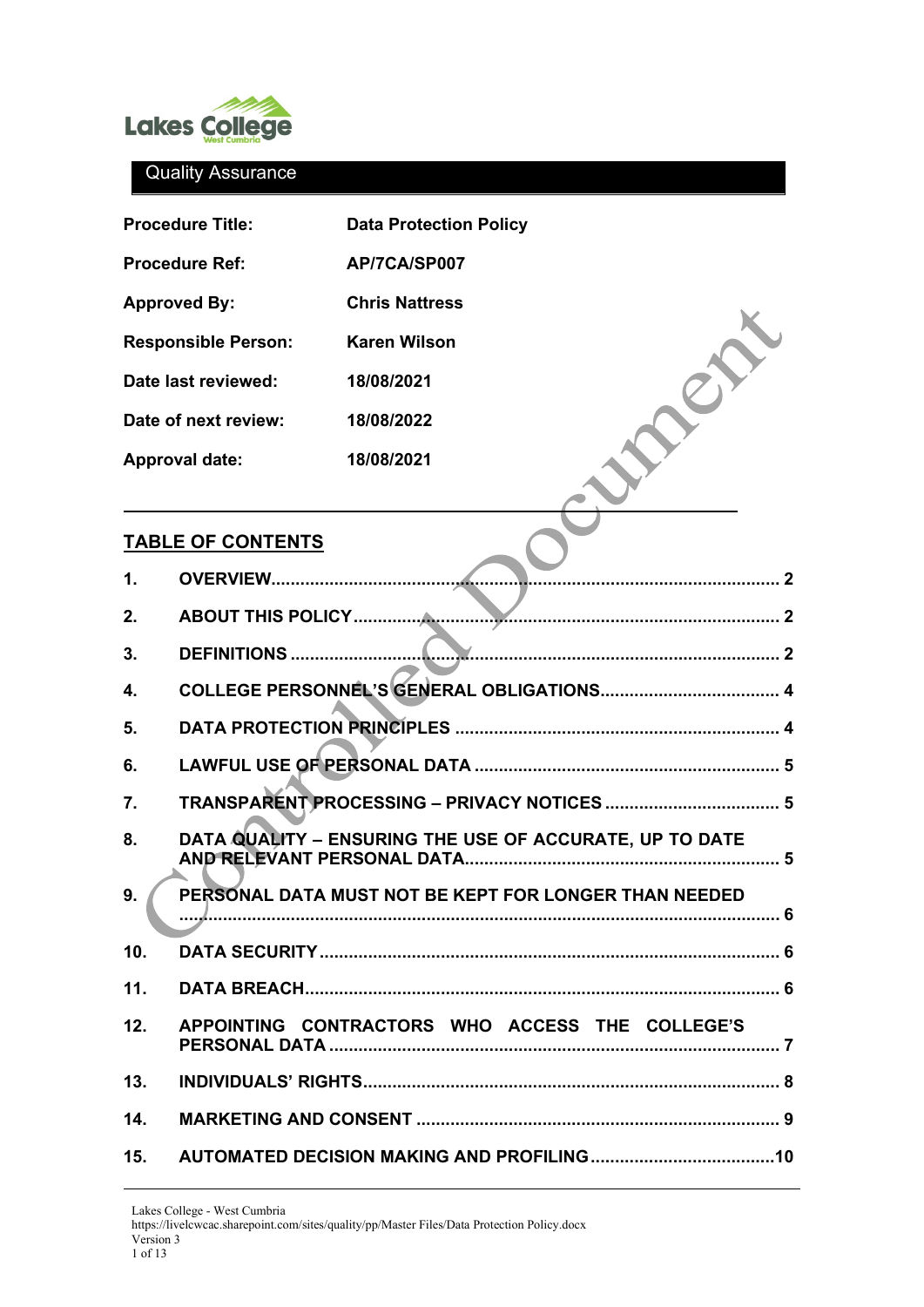# **16. [DATA PROTECTION IMPACT ASSESSMENTS \(DPIA\)...................................10](#page-10-0)**

**17. [TRANSFERRING PERSONAL DATA TO A COUNTRY OUTSIDE THE](#page-10-1)  EEA [...................................................................................................................11](#page-10-1)**

# <span id="page-1-0"></span>**1. OVERVIEW**

The College's reputation and future growth are dependent on the way the College manages and protects Personal Data. Protecting the confidentiality and integrity of Personal Data is a key responsibility of everyone within the College.

As an organisation that collects, uses and stores Personal Data about its employees, suppliers (sole traders, partnerships or individuals within companies), applicants students, governors, parents and visitors, stakeholder and partners, customers, the College recognises that having controls around the collection, use, retention and destruction of Personal Data is important in order to comply with the College's obligations under Data Protection Laws and in particular its obligations under Article 5 of GDPR.

The College has implemented this Data Protection Policy to ensure all College Personnel are aware of what they must do to ensure the correct and lawful treatment of Personal Data. This will maintain confidence in the College and will provide for a successful working and learning environment for all.

College Personnel will receive a copy of this Policy when they start and may receive periodic revisions of this Policy. This Policy does not form part of any member of the College Personnel's contract of employment and the College reserves the right to change this Policy at any time. All members of College Personnel are obliged to comply with this Policy at all times.

If you have any queries concerning this Policy, please contact our Data Protection Officer, who is responsible for ensuring this policy is kept up-to-date and the College's compliance with this Policy.

# <span id="page-1-1"></span>**2. ABOUT THIS POLICY**

This Policy (and the other policies and documents referred to in it) sets out the basis on which the College will collect and use Personal Data either where the College collects it from individuals itself, or where it is provided to the College by third parties. It also sets out rules on how the College handles uses, transfers and stores Personal Data.

<span id="page-1-2"></span>It applies to all Personal Data stored electronically, in paper form, or otherwise.

# **3. DEFINITIONS**

*Note: This paragraph 3 includes definitions of the most relevant data protection terms. The definitions are based on the definitions contained in the GDPR, but include additional plain English explanations of the various terms.*

- **a. College** Lakes College West Cumbria
- b. **College Personnel** Any College employee, worker or contractor who accesses any of the College's Personal Data and will include employees, consultants, contractors, and temporary personnel hired to work on behalf of the College.
- c. **Controller** Any entity (e.g. company, organisation or person) that makes its own decisions about how it is going to collect and use Personal Data.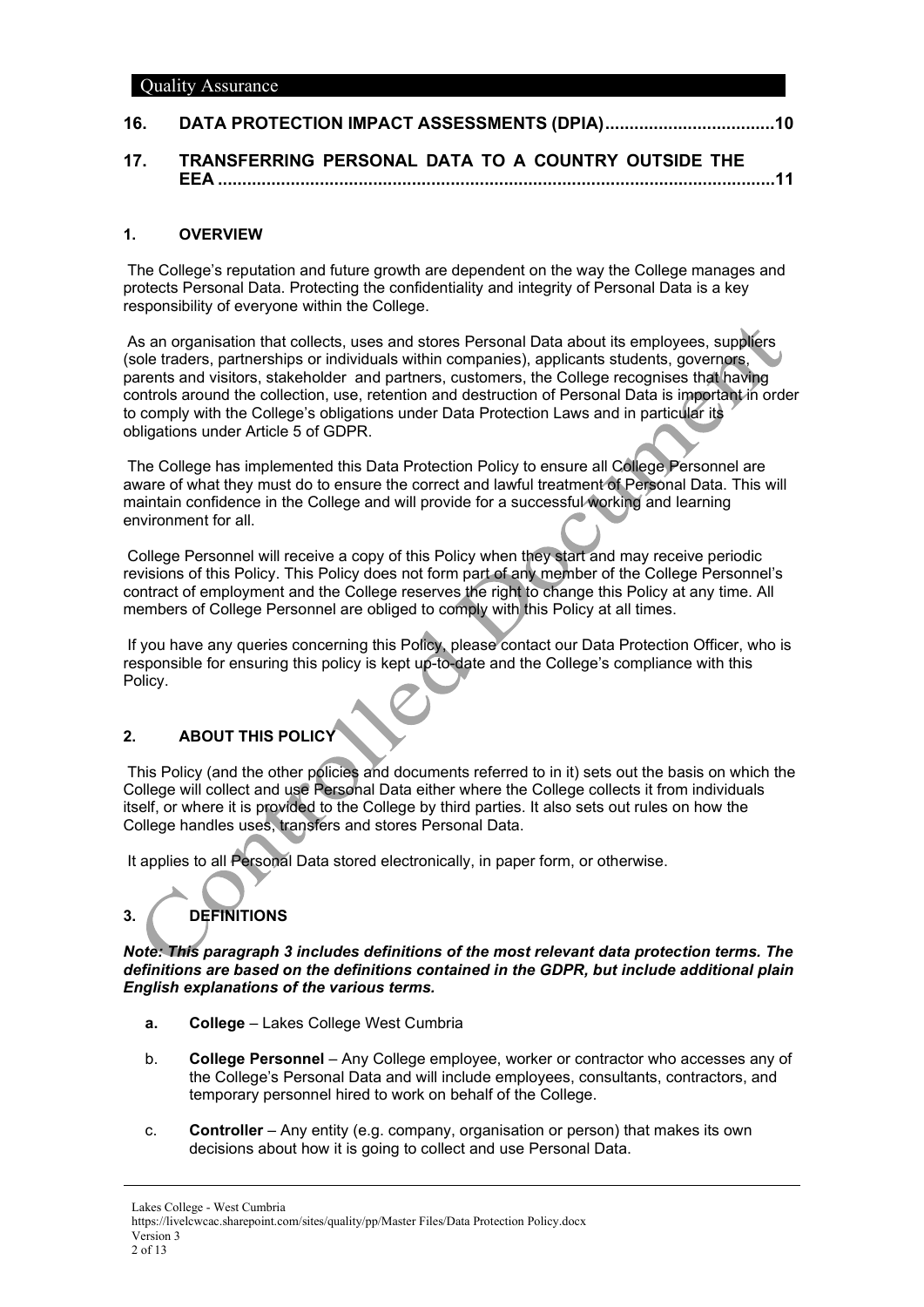A Controller is responsible for compliance with Data Protection Laws. Examples of Personal Data the College is the Controller of include employee details or information the College collects relating to students. The College will be viewed as a Controller of Personal Data if it decides what Personal Data the College is going to collect and how it will use it.

A common misconception is that individuals within organisations are the Controllers. This is not the case it is the organisation itself which is the Controller.

- **d. Data Protection Laws**  The General Data Protection Regulation (Regulation (EU) 2016/679) and all applicable laws relating to the collection and use of Personal Data and privacy and any applicable codes of practice issued by a regulator including in the UK, the Data Protection Act 2018.
- **e. Data Protection Officer –** Our Data Protection Officer is Karen Wilson, and can be contacted at 01946 839300 ext. 1010, karew@lcwc.ac.uk
- f. **EEA** Austria, Belgium, Bulgaria, Croatia, Republic of Cyprus, Czech Republic, Denmark, Estonia, Finland, France, Germany, Greece, Hungary, Iceland, Ireland, Italy, Latvia, Liechtenstein, Lithuania, Luxembourg, Malta, Netherlands, Norway, Poland, Portugal, Romania, Slovakia, Slovenia, Spain, Sweden and the UK.
- g. **ICO**  the Information Commissioner's Office, the UK's data protection regulator.
- h. **Individuals** Living individuals who can be identified, *directly or indirectly*, from information that the College has. For example, an individual could be identified directly by name, or indirectly by gender, job role and office location if you can use this information to work out who they are. Individuals include employees, students, parents, visitors and potential students. Individuals also include partnerships and sole traders.
- i. **Personal Data** Any information about an Individual (see definition above) which identifies them or allows them to be identified in conjunction with other information that is held. It includes information of this type, even if used in a business context.

Personal data is defined broadly and covers things such as name, address, email address (including in a business context, email addresses of Individuals in companies such as firstname.surname@organisation.com), IP address and also more sensitive types of data such as trade union membership, genetic data and religious beliefs. These more sensitive types of data are called "Special Categories of Personal Data" and are defined below. Special Categories of Personal Data are given extra protection by Data Protection Laws.

**Processor** – Any entity (e.g. company, organisation or person) which accesses or uses Personal Data on the instruction of a Controller.

A Processor is a third party that processes Personal Data on behalf of a Controller. This is usually as a result of the outsourcing of a service by the Controller or the provision of services by the Processor which involve access to or use of Personal Data. Examples include: where software support for a system, which contains Personal Data, is provided by someone outside the business; cloud arrangements; and mail fulfilment services.

k. **Special Categories of Personal Data** – Personal Data that reveals a person's racial or ethnic origin, political opinions, religious or philosophical beliefs, trade union membership, genetic data (i.e. information about their inherited or acquired genetic characteristics), biometric data (i.e. information about their physical, physiological or behavioural characteristics such as facial images and fingerprints), physical or mental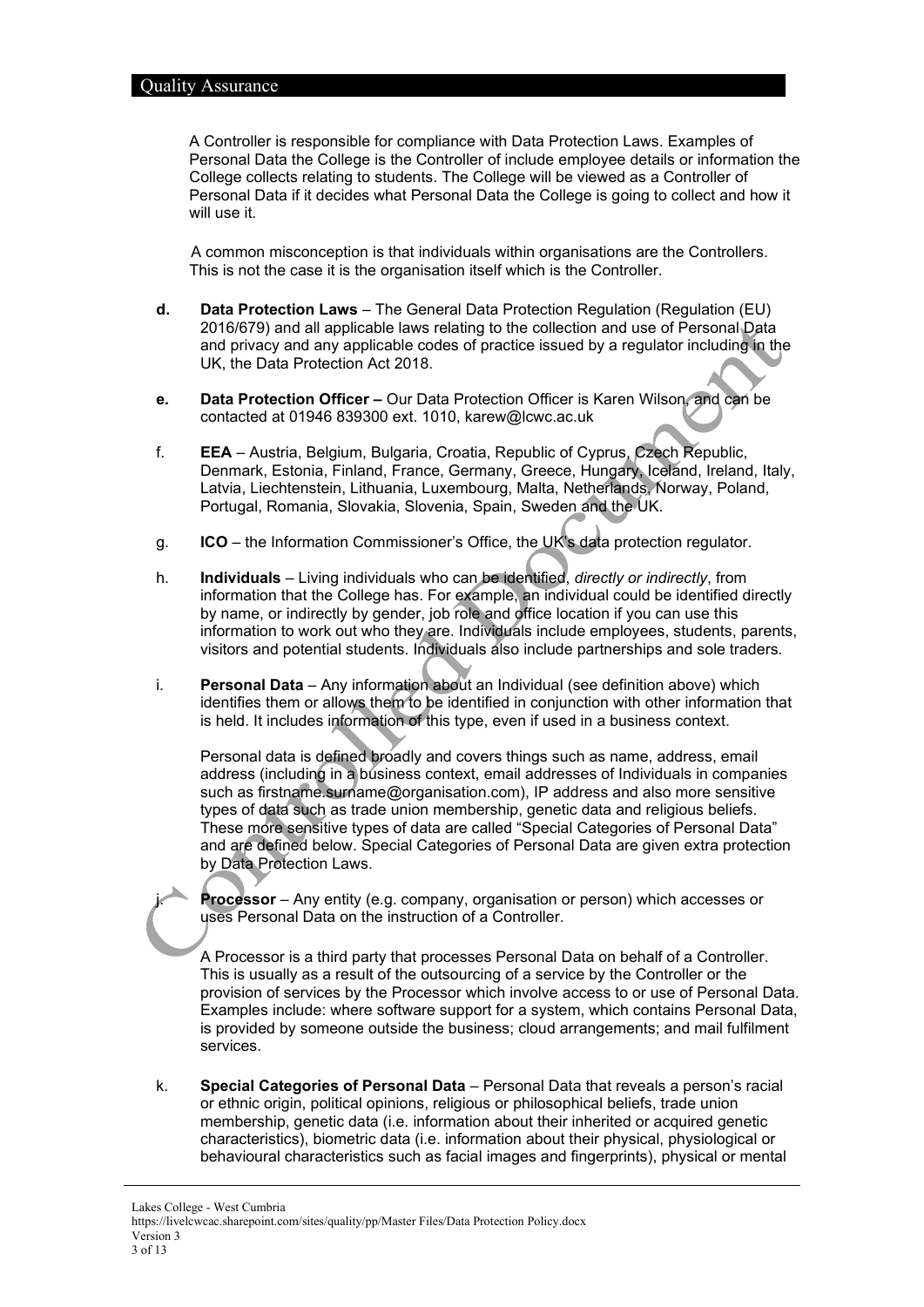health, sexual life or sexual orientation and criminal record. Special Categories of Personal Data are subject to additional controls in comparison to ordinary Personal Data.

#### <span id="page-3-0"></span>**4. COLLEGE PERSONNEL'S GENERAL OBLIGATIONS**

- a. All College Personnel must comply with this policy.
- b. College Personnel must ensure that they keep confidential all Personal Data that they collect, store, use and come into contact with during the performance of their duties.
- c. College Personnel must not release or disclose any Personal Data:
	- i. outside the College; or
	- ii. inside the college to College Personnel not authorised to access the Personal Data,

without specific authorisation from their manager or the Data Protection Officer; this includes by phone calls or in emails.

- d. College Personnel must take all steps to ensure there is no unauthorised access to Personal Data whether by other College Personnel who are not authorised to see such Personal Data or by people outside the College.
- e. College Personnel are advised that any breach of this Data Protection Policy will be treated seriously and may result in disciplinary action.

# <span id="page-3-1"></span>**5. DATA PROTECTION PRINCIPLES**

- a. When using Personal Data, Data Protection Laws require that the College complies with the following principles. These principles require Personal Data to be:
	- i. processed lawfully, fairly and in a transparent manner;



ii. Collected for specified, explicit and legitimate purposes and not further processed in a manner that is incompatible with those purposes;

> adequate, relevant and limited to what is necessary for the purposes for which it is being processed;

- iv. accurate and kept up to date, meaning that every reasonable step must be taken to ensure that Personal Data that is inaccurate is erased or rectified as soon as possible;
- v. kept for no longer than is necessary for the purposes for which it is being processed; and
- vi. processed in a manner that ensures appropriate security of the Personal Data, including protection against unauthorised or unlawful processing and against accidental loss, destruction or damage, using appropriate technical or organisational measures.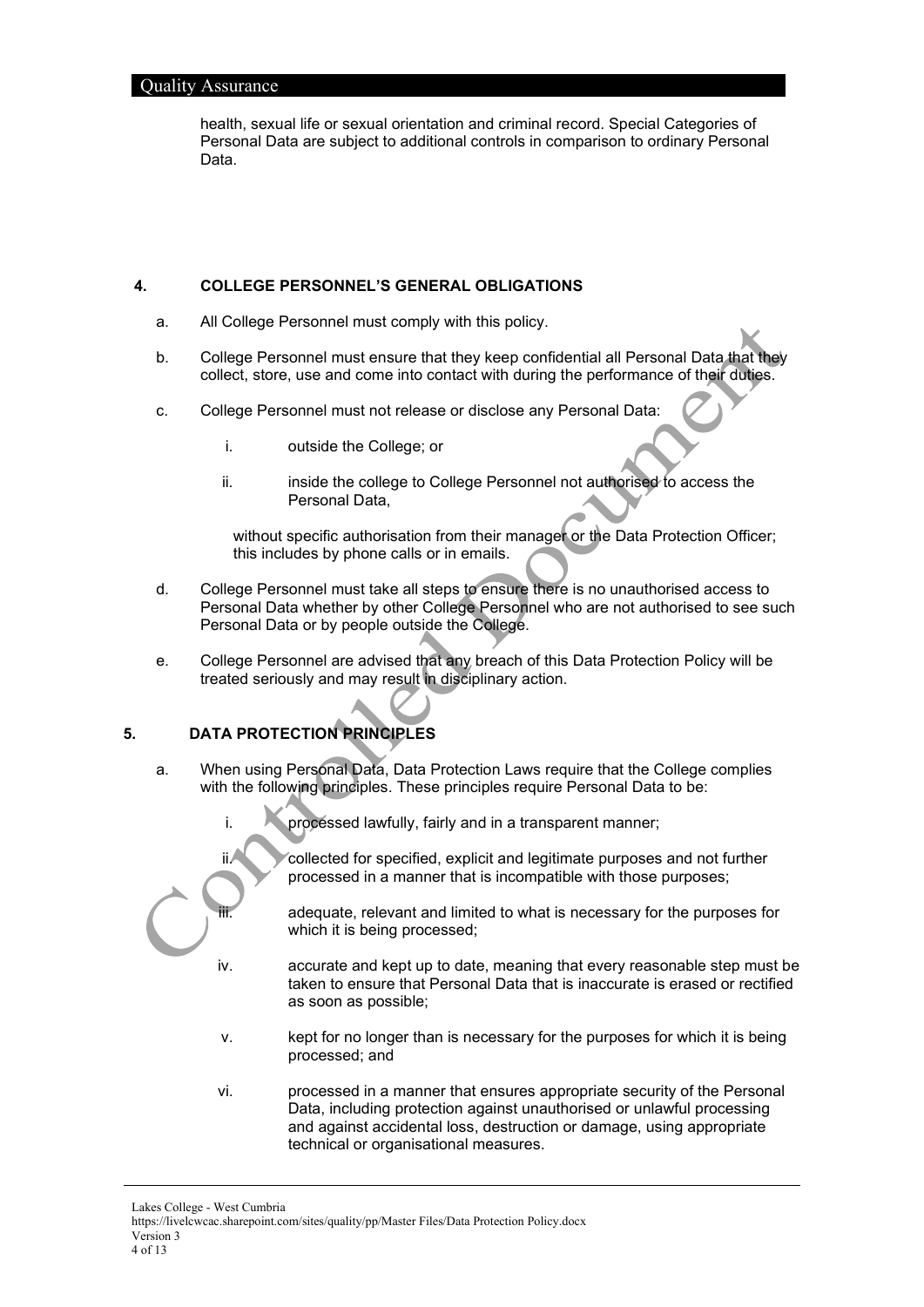- b. These principles are considered in more detail in the remainder of this Policy.
- c. In addition to complying with the above requirements the College also has to demonstrate in writing that it complies with them. The College has a number of policies and procedures in place, including this Policy and the documentation referred to in it, to ensure that the College can demonstrate its compliance.

## <span id="page-4-3"></span><span id="page-4-0"></span>**6. LAWFUL USE OF PERSONAL DATA**

- a. In order to collect and/or use Personal Data lawfully the College needs to be able to show that its use meets one of a number of legal grounds. Please click here to see the detailed grounds: [\[https://ico.org.uk/for-organisations/guide-to-the-general-data](https://ico.org.uk/for-organisations/guide-to-the-general-data-protection-regulation-gdpr/lawful-basis-for-processing)[protection-regulation-gdpr/lawful-basis-for-processing\]](https://ico.org.uk/for-organisations/guide-to-the-general-data-protection-regulation-gdpr/lawful-basis-for-processing)
- <span id="page-4-4"></span>b. In addition when the College collects and/or uses Special Categories of Personal Data, the College has to show that one of a number of additional conditions is met. Please click here to see the detailed additional conditions [\[https://ico.org.uk/for](https://ico.org.uk/for-organisations/guide-to-the-general-data-protection-regulation-gdpr/special-category-data)[organisations/guide-to-the-general-data-protection-regulation-gdpr/special-category](https://ico.org.uk/for-organisations/guide-to-the-general-data-protection-regulation-gdpr/special-category-data)[data\]](https://ico.org.uk/for-organisations/guide-to-the-general-data-protection-regulation-gdpr/special-category-data).
- c. The College has carefully assessed how it uses Personal Data and how it complies with the obligations set out in paragraphs [6.1](#page-4-3) and [6.2.](#page-4-4) If the College changes how it uses Personal Data, the College needs to update this record and may also need to notify Individuals about the change. If College Personnel therefore intend to change how they use Personal Data at any point they must notify the Data Protection Officer who will decide whether their intended use requires amendments to be made and any other controls which need to apply.

# <span id="page-4-1"></span>**7. TRANSPARENT PROCESSING – PRIVACY NOTICES**

Where the College collects Personal Data directly from Individuals, the College will inform them about how the College uses their Personal Data. This is in a privacy notice. The College has adopted the following privacy notices: applicants, students, former students, college personnel, governors, stakeholders and partners, suppliers, customer, web-site users.

- a. If the College receives Personal Data about an Individual from other sources, the College will provide the Individual with a privacy notice about how the College will use their Personal Data. This will be provided as soon as reasonably possible and in any event within one month.
- b. If the College changes how it uses Personal Data, the College may need to notify Individuals about the change. If College Personnel therefore intend to change how they use Personal Data please notify the Data Protection Officer who will decide whether the College Personnel's intended use requires amendments to be made to the privacy notices and any other controls which need to apply.

## <span id="page-4-2"></span>**8. DATA QUALITY – ENSURING THE USE OF ACCURATE, UP TO DATE AND RELEVANT PERSONAL DATA**

a. Data Protection Laws require that the College only collects and processes Personal Data to the extent that it is required for the specific purpose(s) notified to the Individual in a privacy notice (see paragraph [7](#page-4-1) above) and as set out in the College's record of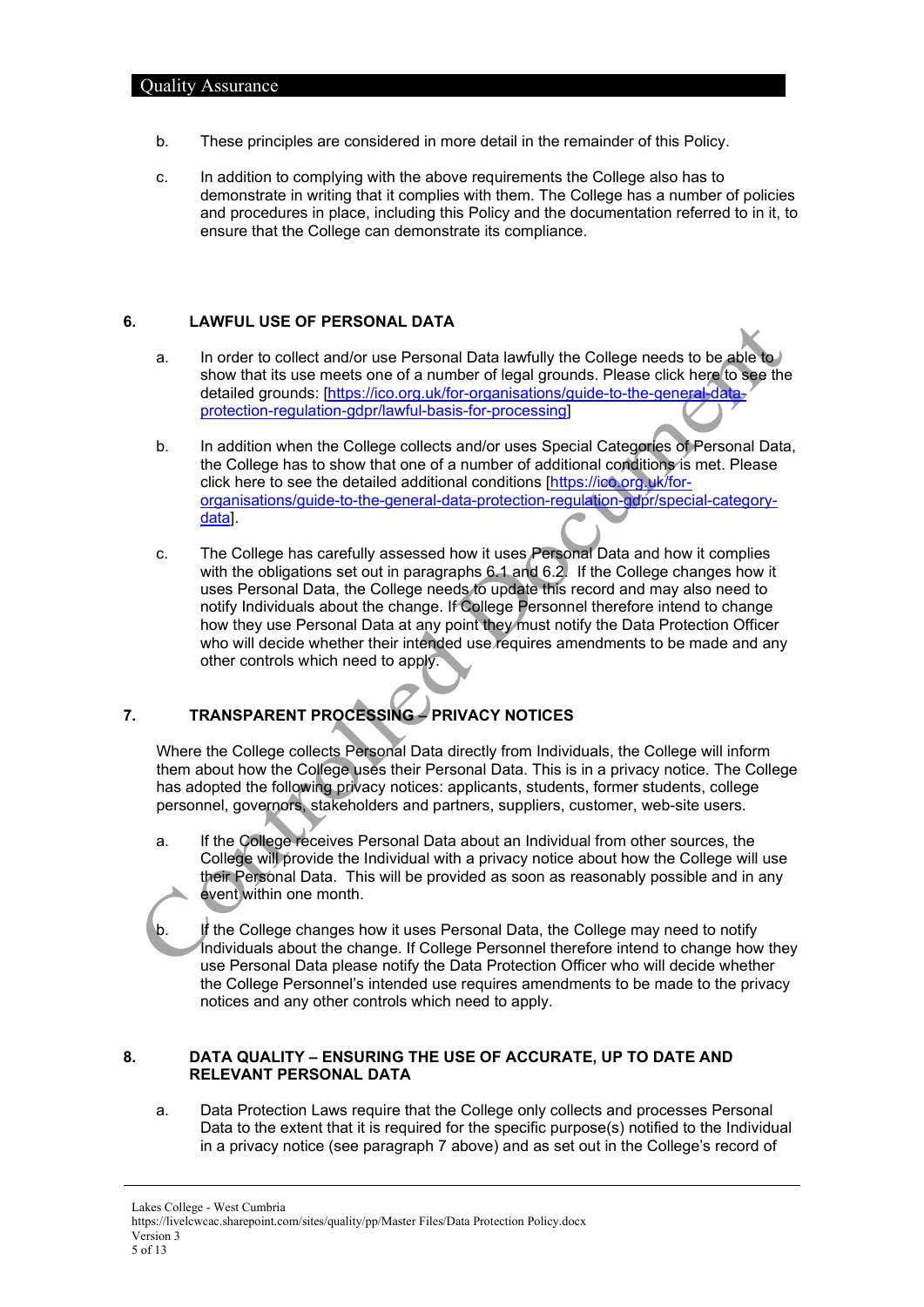how it uses Personal Data. The College is also required to ensure that the Personal Data the College holds is accurate and kept up to date.

- b. All College Personnel that collect and record Personal Data shall ensure that the Personal Data is recorded accurately, is kept up to date and shall also ensure that they limit the collection and recording of Personal Data to that which is adequate, relevant and limited to what is necessary in relation to the purpose for which it is collected and used.
- c. All College Personnel that obtain Personal Data from sources outside the College shall take reasonable steps to ensure that the Personal Data is recorded accurately, is up to date and limited to that which is adequate, relevant and limited to what is necessary in relation to the purpose for which it is collected and used. This does not require College Personnel to independently check the Personal Data obtained.
- d. In order to maintain the quality of Personal Data, all College Personnel that access Personal Data shall ensure that they review, maintain and update it to ensure that it remains accurate, up to date, adequate, relevant and limited to what is necessary in relation to the purpose for which it is collected and used. Please note that this does not apply to Personal Data which the College must keep in its original form (e.g. for legal reasons or that which is relevant to an investigation).
- e. The College recognises the importance of ensuring that Personal Data is amended, rectified, erased or its use restricted where this is appropriate under Data Protection Laws. The College has a Rights of Individuals Policy and a Rights of Individuals Procedure which set out how the College responds to requests relating to these issues. Any request from an individual for the amendment, rectification, erasure or restriction of the use of their Personal Data should be dealt with in accordance with those documents.

# <span id="page-5-0"></span>**9. PERSONAL DATA MUST NOT BE KEPT FOR LONGER THAN NEEDED**

- a. Data Protection Laws require that the College does not keep Personal Data longer than is necessary for the purpose or purposes for which the College collected it.
- b. The College has assessed the types of Personal Data that it holds and the purposes it uses it for and has set retention periods for the different types of Personal Data processed by the College, the reasons for those retention periods and how the College securely deletes Personal Data at the end of those periods. These are set out in the Data Retention Policy.
- c. If College Personnel feel that a particular item of Personal Data needs to be kept for more or less time than the retention period set out in the Data Retention Policy, for example because there is a requirement of law, or if College Personnel have any questions about this Policy or the College's Personal Data retention practices, they should contact the Data Protection Officer for guidance.

## <span id="page-5-1"></span>**10. DATA SECURITY**

The College takes information security very seriously and the College has security measures against unlawful or unauthorised processing of Personal Data and against the accidental loss of, or damage to, Personal Data. The College has in place procedures and technologies to maintain the security of all Personal Data from the point of collection to the point of destruction.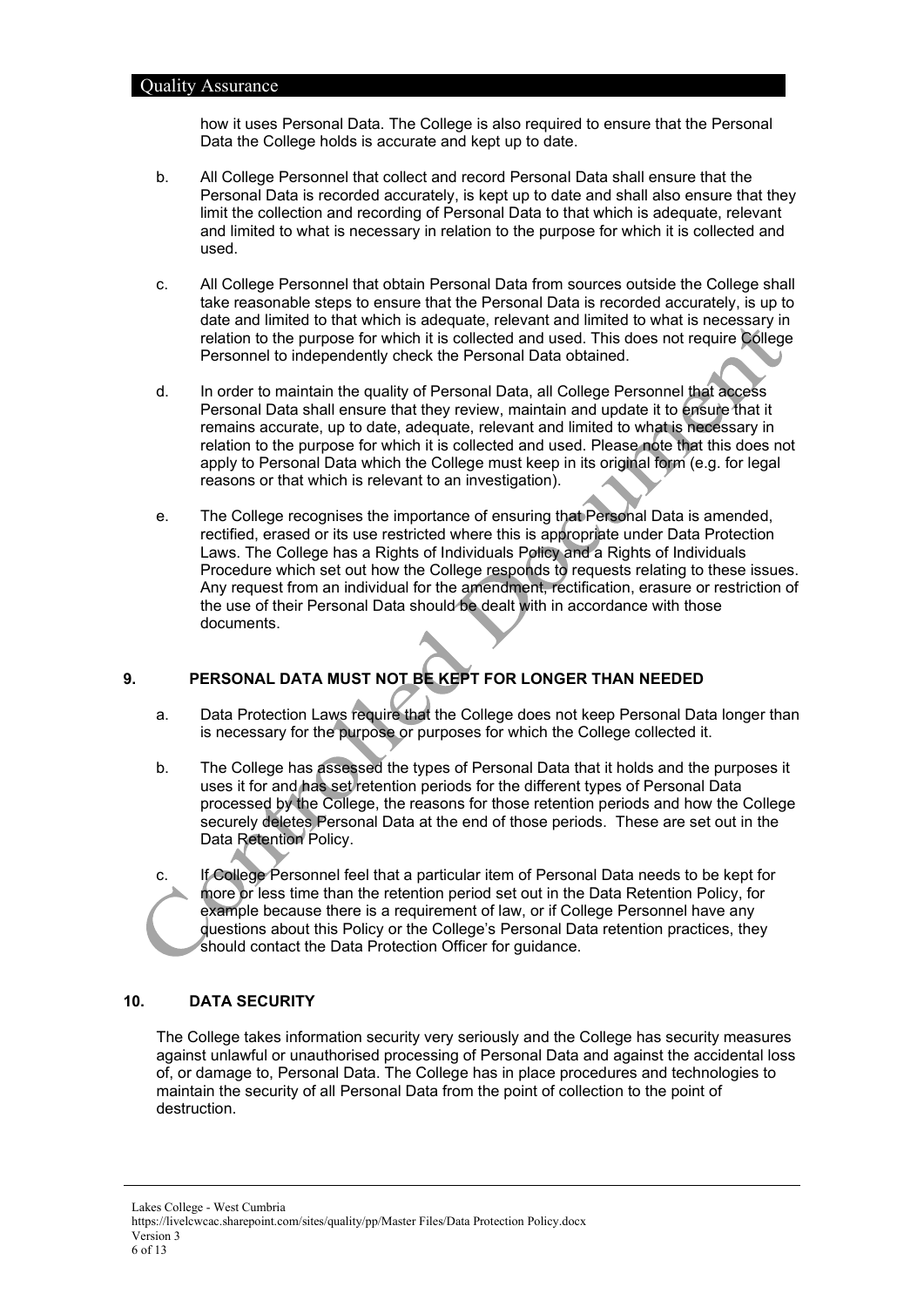#### <span id="page-6-0"></span>11. **DATA BREACH**

- a. Whilst the College takes information security very seriously, unfortunately, in today's environment, it is possible that a security breach could happen which may result in the unauthorised loss of, access to, deletion of or alteration of Personal Data. If this happens there will be a Personal Data breach and College Personnel must comply with the College's Data Breach Notification Policy. Please see paragraphs [11.2](#page-6-2) and [11.3](#page-6-3) for examples of what can be a Personal Data breach. Please familiarise yourself with it as it contains important obligations which College Personnel need to comply with in the event of Personal Data breaches.
- <span id="page-6-2"></span>b. Personal Data breach is defined very broadly and is effectively any failure to keep Personal Data secure, which leads to the accidental or unlawful loss (including loss of access to), destruction, alteration or unauthorised disclosure of Personal Data. Whilst most Personal Data breaches happen as a result of action taken by a third party, they can also occur as a result of something someone internal does.
- <span id="page-6-3"></span>c. There are three main types of Personal Data breach which are as follows:
	- i. **Confidentiality breach** where there is an unauthorised or accidental disclosure of, or access to, Personal Data e.g. hacking, accessing internal systems that a College Personnel is not authorised to access, accessing Personal Data stored on a lost laptop, phone or other device, people "blagging" access to Personal Data they have no right to access, putting the wrong letter in the wrong envelope, sending an email to the wrong student, or disclosing information over the phone to the wrong person;
	- ii. **Availability breach** where there is an accidental or unauthorised loss of access to, or destruction of, Personal Data e.g. loss of a memory stick, laptop or device, denial of service attack, infection of systems by ransom ware, deleting Personal Data in error, loss of access to Personal Data stored on systems, inability to restore access to Personal Data from back up, or loss of an encryption key; and
	- iii. **Integrity breach** where there is an unauthorised or accidental alteration of Personal Data.

# <span id="page-6-1"></span>**12. APPOINTING CONTRACTORS WHO ACCESS THE COLLEGE'S PERSONAL DATA**

- a. If the College appoints a contractor who is a Processor of the College's Personal Data, Data Protection Laws require that the College only appoints them where the College has carried out sufficient due diligence and only where the College has appropriate contracts in place.
- b. One requirement of GDPR is that a Controller must only use Processors who meet the requirements of the GDPR and protect the rights of individuals. This means that data protection due diligence should be undertaken on both new and existing suppliers. Once a Processor is appointed they should be audited periodically to ensure that they are meeting the requirements of their contract in relation to Data Protection.
- c. Any contract where an organisation appoints a Processor must be in writing.
- d. You are considered as having appointed a Processor where you engage someone to perform a service for you and as part of it they may get access to your Personal Data. Where you appoint a Processor you, as Controller remain responsible for what happens to the Personal Data.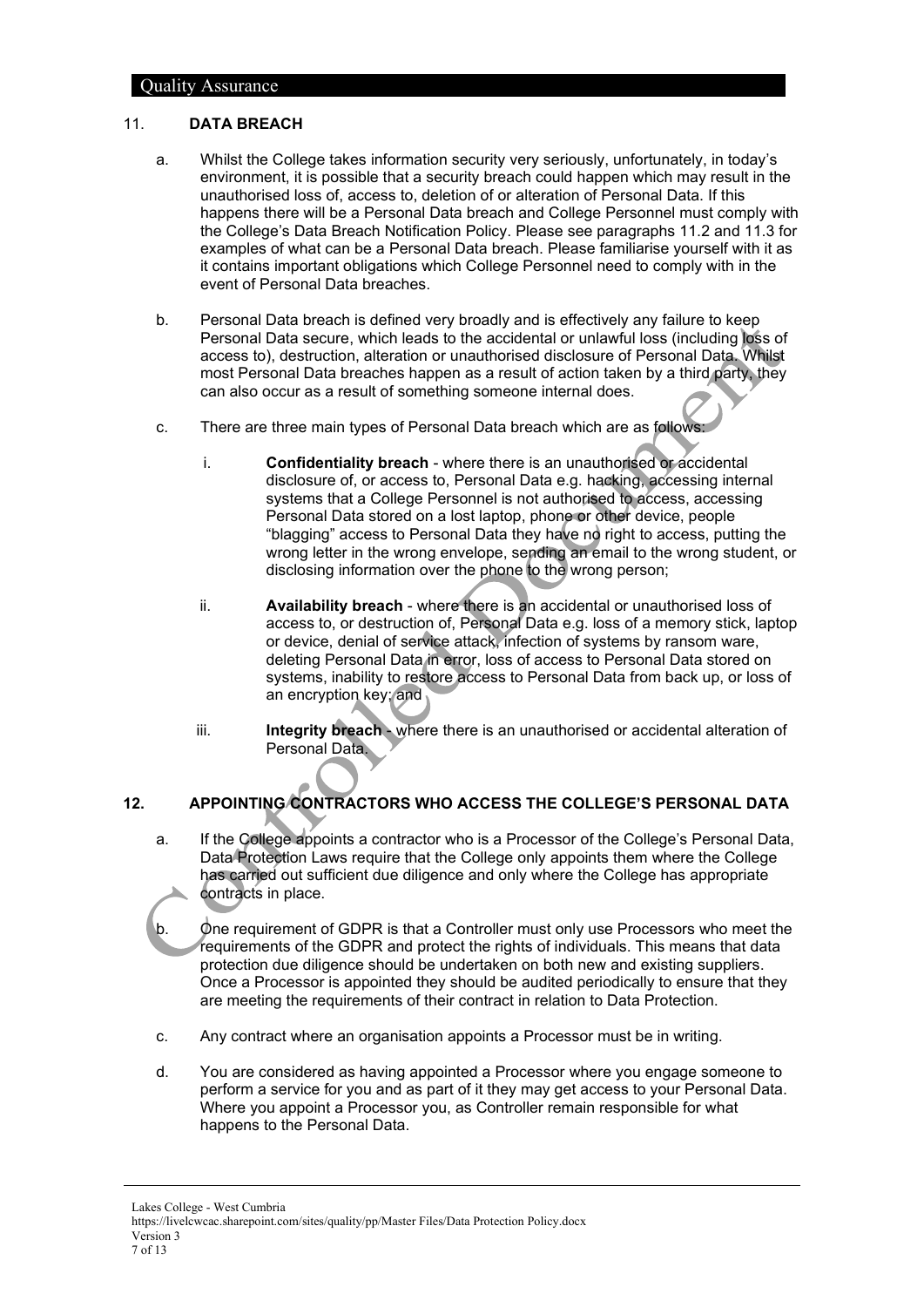| aamiy<br><b>Troodiance</b> |                            |                                                                                                   |                                                                                                                                                                                                                        |  |
|----------------------------|----------------------------|---------------------------------------------------------------------------------------------------|------------------------------------------------------------------------------------------------------------------------------------------------------------------------------------------------------------------------|--|
|                            | e.                         | GDPR requires the contract with a Processor to contain the following obligations as a<br>minimum: |                                                                                                                                                                                                                        |  |
|                            |                            | i.                                                                                                | to only act on the written instructions of the Controller;                                                                                                                                                             |  |
|                            |                            | ii.                                                                                               | to not export Personal Data without the Controller's instruction;                                                                                                                                                      |  |
|                            |                            | iii.                                                                                              | to ensure staff are subject to confidentiality obligations;                                                                                                                                                            |  |
|                            |                            | iv.                                                                                               | to take appropriate security measures;                                                                                                                                                                                 |  |
|                            |                            | ν.                                                                                                | to only engage sub-processors with the prior consent (specific or general) of the<br>Controller and under a written contract;                                                                                          |  |
|                            |                            | vi.                                                                                               | to keep the Personal Data secure and assist the Controller to do so;                                                                                                                                                   |  |
|                            |                            | vii.                                                                                              | to assist with the notification of Data Breaches and Data Protection Impact<br>Assessments;                                                                                                                            |  |
|                            |                            | viii.                                                                                             | to assist with subject access/individuals rights;                                                                                                                                                                      |  |
|                            |                            | ix.                                                                                               | to delete/return all Personal Data as requested at the end of the contract;                                                                                                                                            |  |
|                            |                            | х.                                                                                                | to submit to audits and provide information about the processing; and                                                                                                                                                  |  |
|                            |                            | xi.                                                                                               | to tell the Controller if any instruction is in breach of the GDPR or other EU or<br>member state data protection law.                                                                                                 |  |
|                            | f.                         |                                                                                                   | In addition the contract should set out:                                                                                                                                                                               |  |
|                            |                            | i.                                                                                                | The subject-matter and duration of the processing;                                                                                                                                                                     |  |
|                            |                            | ii.                                                                                               | the nature and purpose of the processing;                                                                                                                                                                              |  |
|                            |                            | iii.                                                                                              | the type of Personal Data and categories of individuals; and                                                                                                                                                           |  |
|                            |                            | iv.                                                                                               | the obligations and rights of the Controller.                                                                                                                                                                          |  |
| 13.                        | <b>INDIVIDUALS' RIGHTS</b> |                                                                                                   |                                                                                                                                                                                                                        |  |
|                            | 13.1                       |                                                                                                   | GDPR gives individuals more control about how their data is collected and stored and<br>what is done with it. Some existing rights of individuals have been expanded upon and<br>some new rights have been introduced. |  |
|                            | 13.2.                      | The different types of rights of individuals are reflected in this paragraph.                     |                                                                                                                                                                                                                        |  |
|                            |                            | 13.2. Subject Access Requests                                                                     |                                                                                                                                                                                                                        |  |

- <span id="page-7-0"></span>13.2.1. Individuals have the right under the GDPR to ask the College to confirm what Personal Data they hold in relation to them and provide them with the data. This is not a new right but additional information has to be provided and the timescale for providing it has been reduced from 40 days to one month (with a possible extension if it is a complex request). In addition, you will no longer be able to charge a fee for complying with the request.
- 13.2.2. Subject Access Requests are becoming more and more common and are often made in the context of a dispute which means that it is crucial that they are handled appropriately to avoid a complaint being made to the ICO.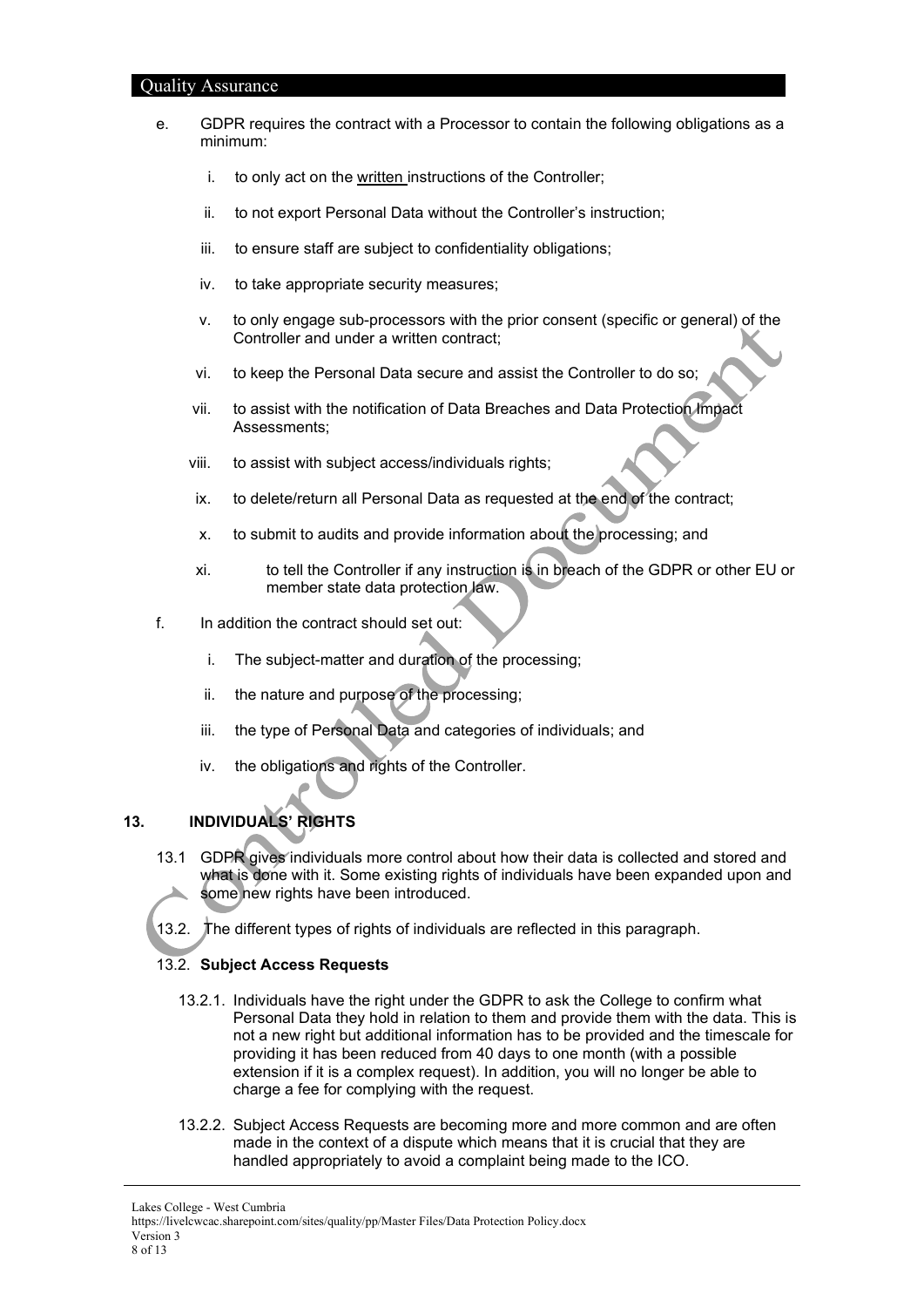13.2.3. Any learner subject access request will be notified to the Education Skills Funding Agency (ESFA) within 5 working days as per the Financial Memorandum (Further Education Colleges).

#### 13.3. **Right of Erasure (Right to be Forgotten)**

- 13.3.1. This is a limited right for individuals to request the erasure of Personal Data concerning them where:
	- 13.3.1.1. the use of the Personal Data is no longer necessary;
	- 13.3.1.2. their consent is withdrawn and there is no other legal ground for the processing;
	- 13.3.1.3. the individual objects to the processing and there are no overriding legitimate grounds for the processing;
	- 13.3.1.4. the Personal Data has been unlawfully processed; and
	- 13.3.1.5. the Personal Data has to be erased for compliance with a legal obligation.
- 13.3.2. In a marketing context, where Personal Data is collected and processed for direct marketing purposes, the individual has a right to object to processing at any time. Where the individual objects, the Personal Data must not be processed for such purposes.

#### 13.4. **Right of Data Portability**

- 13.4.1. An individual has the right to request that data concerning them is provided to them in a structured, commonly used and machine readable format where:
	- 13.4.1.1. the processing is based on consent or on a contract; and
	- 13.4.1.2. the processing is carried out by automated means
- 13.4.2. This right isn't the same as subject access and is intended to give individuals a subset of their data.

## 13.5. **The Right of Rectification and Restriction**



13.5.1. Finally, individuals are also given the right to request that any Personal Data is rectified if inaccurate and to have use of their Personal Data restricted to particular purposes in certain circumstances.

13.6. The College will use all Personal Data in accordance with the rights given to Individuals' under Data Protection Laws, and will ensure that it allows Individuals to exercise their rights in accordance with the College's Rights of Individuals Policy and Rights of Individuals Procedure. Please familiarise yourself with these documents as they contain important obligations which College Personnel need to comply with in relation to the rights of Individuals over their Personal Data.

# <span id="page-8-0"></span>**14. MARKETING AND CONSENT**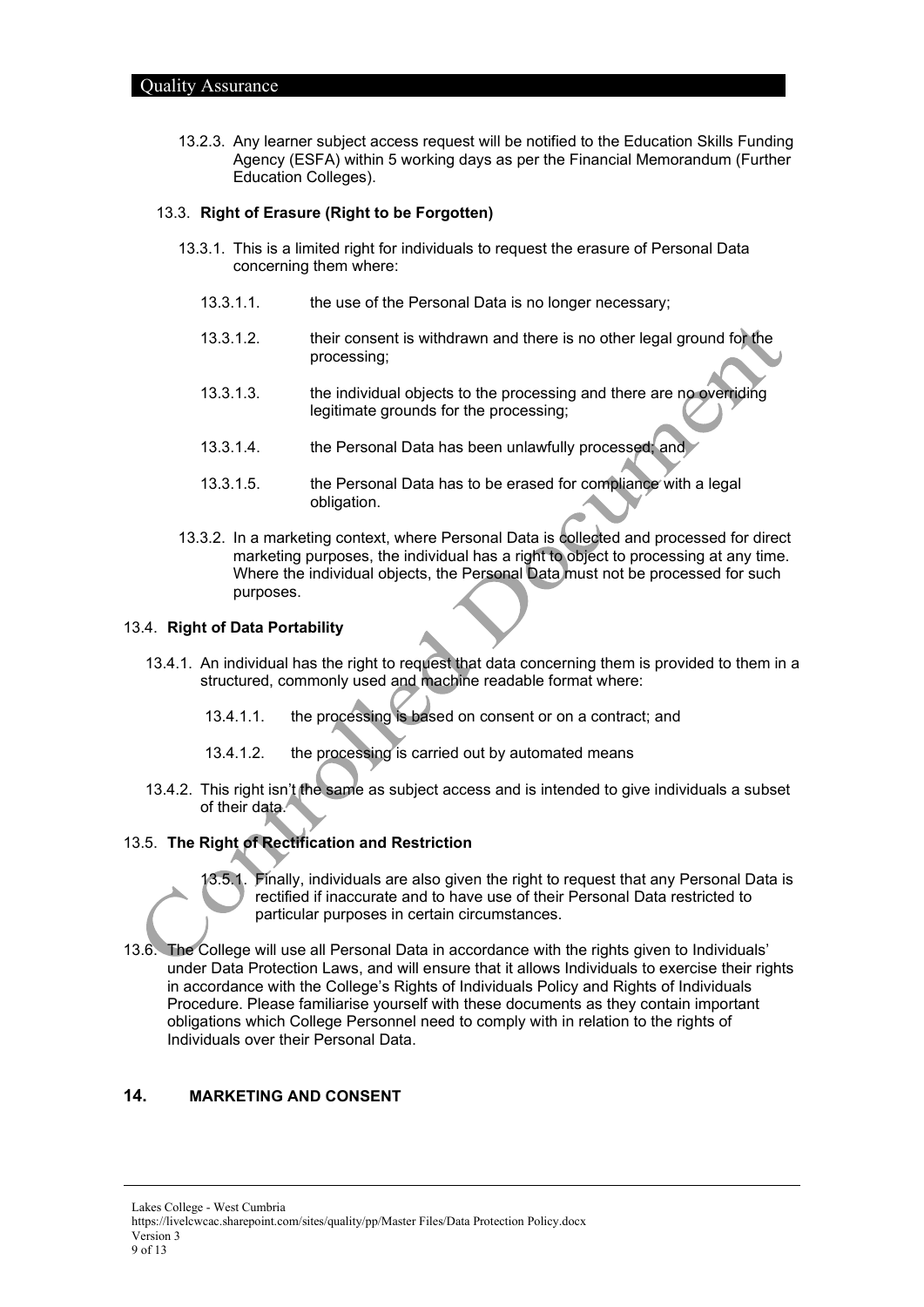- 14.2. The College will sometimes contact Individuals to send them marketing materials or to promote the College. Where the College carries out any marketing, Data Protection Laws require that this is only done in a legally compliant manner.
- 14.3. Marketing consists of any advertising or marketing communication that is directed to particular individuals. GDPR brings about a number of important changes for organisations that market to individuals, including:
	- 14.3.1. providing more detail in privacy notices, including for example whether profiling takes place; and
	- 14.3.2. rules on obtaining consent will be stricter and will require an individual's "clear affirmative action". The ICO like consent to be used in a marketing context.
- 14.4. Colleges also need to be aware of the Privacy and Electronic Communications Regulations (PECR) that sit alongside data protection. PECR apply to direct marketing i.e. a communication directed to particular individuals and covers any advertising/marketing material. It applies to electronic communication i.e. calls, emails, texts, faxes. PECR rules apply even if you are not processing any personal data
- 14.5. Consent is central to electronic marketing and best practice is to provide an un-ticked optin box.
- 14.6. The College may be able to market using a "soft opt in" if the following conditions were met:
	- 14.6.1. contact details have been obtained in the course of a sale (or negotiations for a sale);
	- 14.6.2. the College are marketing its own similar services; and
	- 14.6.3. the College gives the individual a simple opportunity to opt out of the marketing, both when first collecting the details and in every message after that.

# <span id="page-9-0"></span>**15. AUTOMATED DECISION MAKING AND PROFILING**

15.2. Under Data Protection Laws there are controls around profiling and automated decision making in relation to Individuals.

**Automated Decision Making** happens where the College makes a decision about an Individual solely by automated means without any human involvement and the decision has legal or other significant effects; and

**Profiling** happens where the College automatically uses Personal Data to evaluate certain things about an Individual.

- 15.3. Any Automated Decision Making or Profiling which the College carries out can only be done once the College is confident that it is complying with Data Protection Laws. If College Personnel therefore wish to carry out any Automated Decision Making or Profiling College Personnel must inform the Data Protection Officer.
- 15.4. College Personnel must not carry out Automated Decision Making or Profiling without the approval of the Data Protection Officer.
- 15.5. The College does not carry out Automated Decision Making or Profiling in relation to its employees.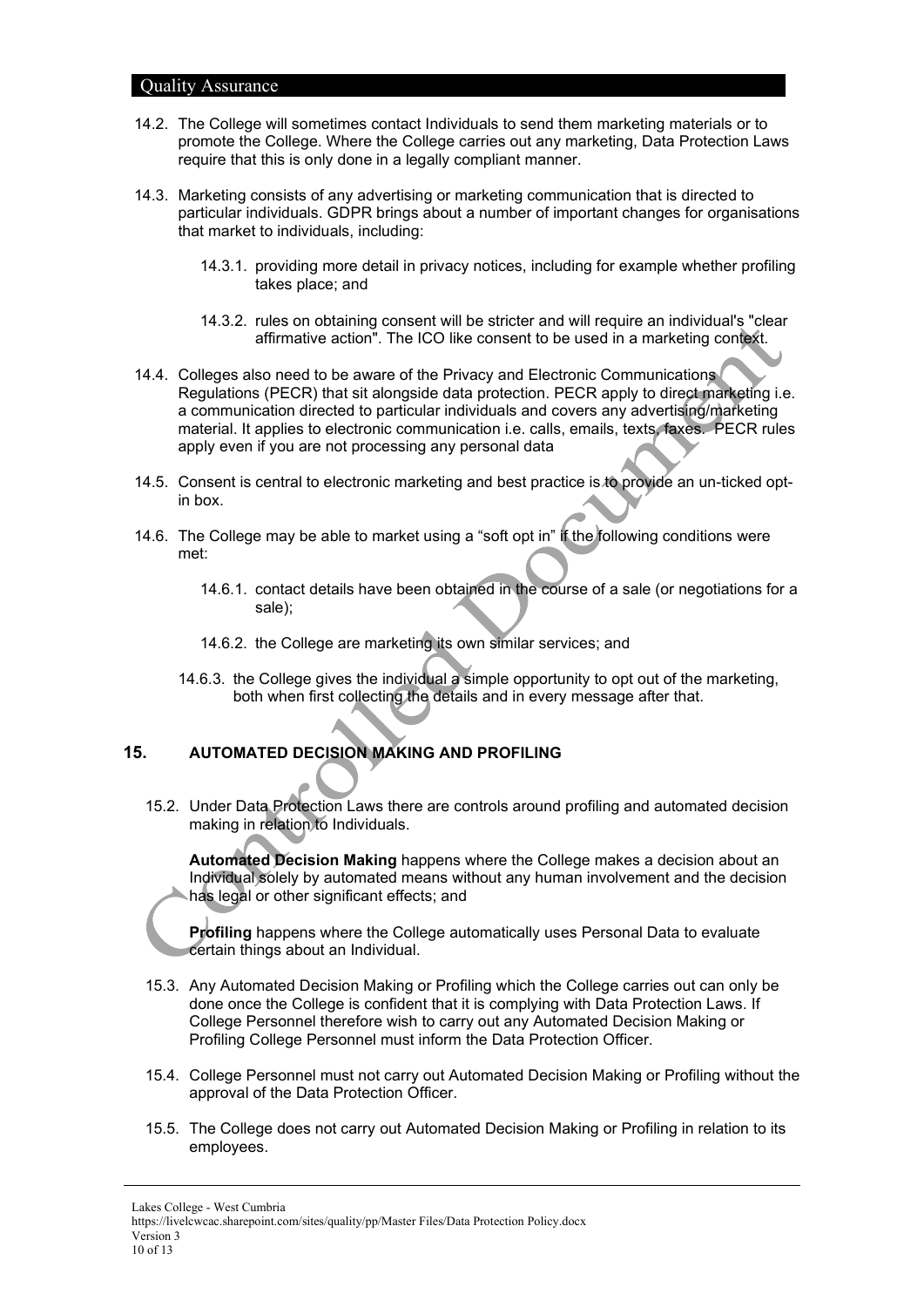#### <span id="page-10-0"></span>**16. DATA PROTECTION IMPACT ASSESSMENTS (DPIA)**

- 16.2. The GDPR introduce a new requirement to carry out a risk assessment in relation to the use of Personal Data for a new service, product or process. This must be done prior to the processing via a Data Protection Impact Assessment (**"DPIA"**). A DPIA should be started as early as practical in the design of processing operations. A DPIA is not a prohibition on using Personal Data but is an assessment of issues affecting Personal Data which need to be considered before a new product/service/process is rolled out. The process is designed to:
	- 16.2.1. describe the collection and use of Personal Data;
	- 16.2.2. assess its necessity and its proportionality in relation to the purposes;
	- 16.2.3. assess the risks to the rights and freedoms of individuals; and
	- 16.2.4. the measures to address the risks.
- 16.3. A DPIA must be completed where the use of Personal Data is likely to result in a high risk to the rights and freedoms of individuals. The ICO's standard DPIA template is available from [www.ico.org.uk.](http://www.ico.org.uk/)
- 16.4. Where a DPIA reveals risks which are not appropriately mitigated the ICO must be consulted.
- 16.5. Where the College is launching or proposing to adopt a new process, product or service which involves Personal Data, the College needs to consider whether it needs to carry out a DPIA as part of the project initiation process. The College needs to carry out a DPIA at an early stage in the process so that the College can identify and fix problems with its proposed new process, product or service at an early stage, reducing the associated costs and damage to reputation, which might otherwise occur.
- 16.6. Situations where the College may have to carry out a Data Protection Impact Assessment include the following (please note that this list is not exhaustive):
	- 16.6.1. large scale and systematic use of Personal Data for the purposes of Automated Decision Making or Profiling (see definitions above) where legal or similarly significant decisions are made;
	- 16.6.2. large scale use of Special Categories of Personal Data, or Personal Data relating to criminal convictions and offences e.g. the use of high volumes of health data; or
	- 16.6.3. systematic monitoring of public areas on a large scale e.g. CCTV cameras.

<span id="page-10-1"></span>16.7. All DPIAs must be reviewed and approved by the Data Protection Officer.

# **17. TRANSFERRING PERSONAL DATA TO A COUNTRY OUTSIDE THE EEA**

17.2. Data Protection Laws impose strict controls on Personal Data being transferred outside the EEA. Transfer includes sending Personal Data outside the EEA but also includes storage of Personal Data or access to it outside the EEA. It needs to be thought about whenever the College appoints a supplier outside the EEA or the College appoints a supplier with group companies outside the EEA which may give access to the Personal Data to staff outside the EEA.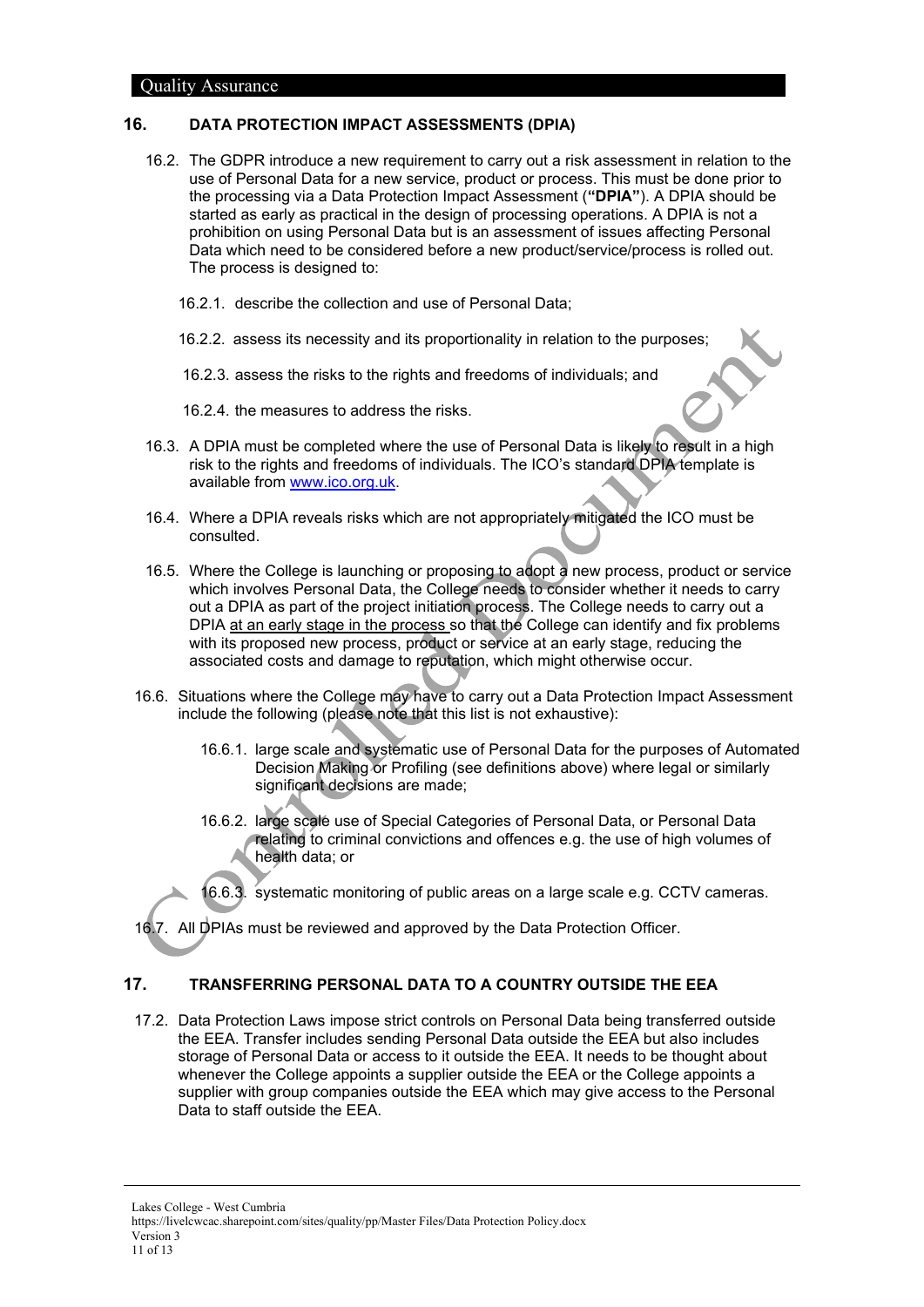- 17.3. So that the College can ensure it is compliant with Data Protection Laws College Personnel must not export Personal Data unless it has been approved by the Data Protection Officer.
- 17.4. College Personnel must not export any Personal Data outside the EEA without the approval of the Data Protection Officer.

#### **Related Documents**:

- **Rights of Individuals Policy**
- **Rights of Individuals Procedure**
- **Data Retention Policy**
- **Data Breach Notification Policy**
- **Data Breach Notification Procedure**

Lakes College - West Cumbria https://livelcwcac.sharepoint.com/sites/quality/pp/Master Files/Data Protection Policy.docx Version 3 12 of 13